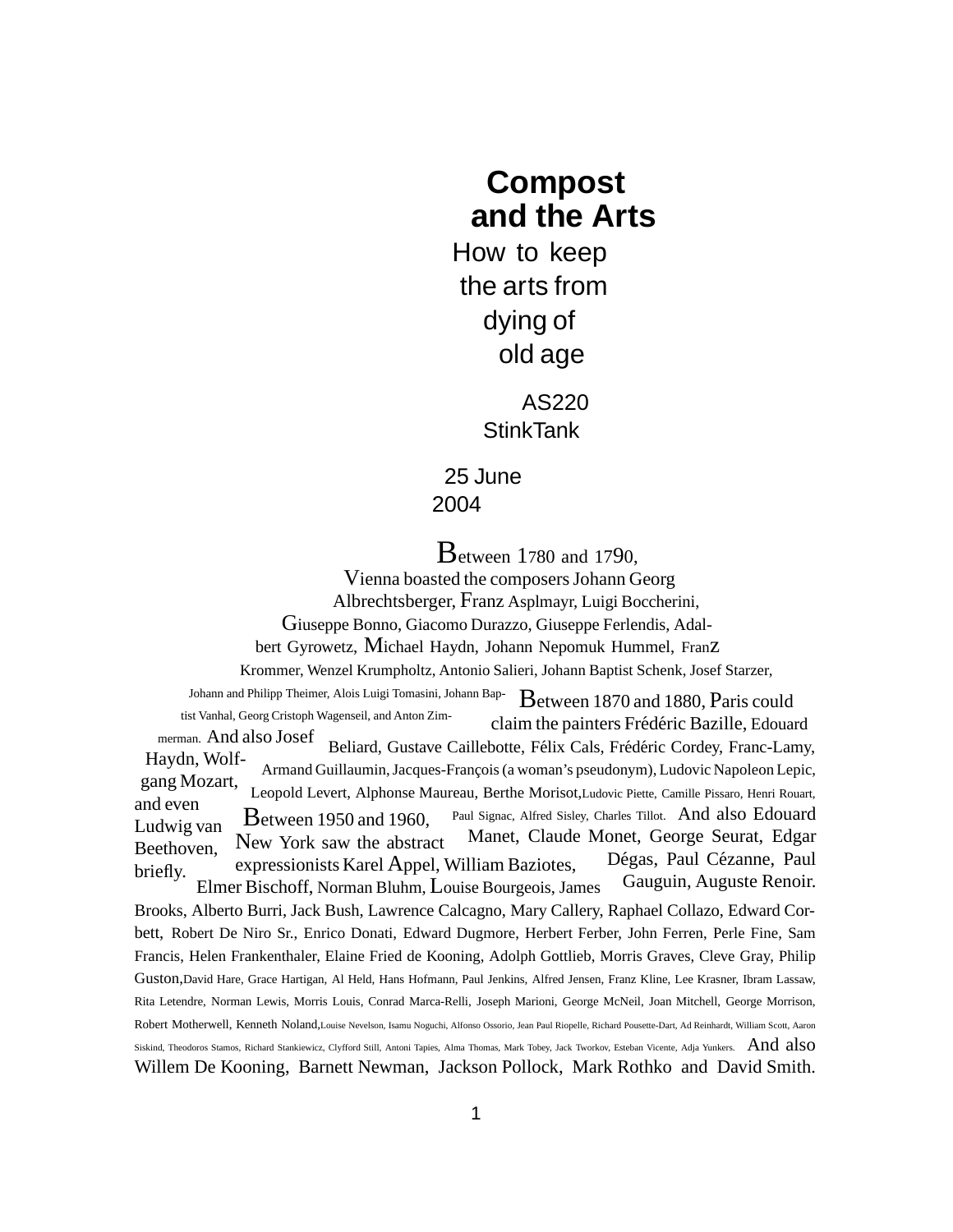In each of these cases, we readily remember the few at the pinnacle of their profession, but few beside the devotées remember the names of all the others, despite the fact that all of the artists named above have work in major museums, and all the composers are ones whose works are still regularly played by choruses and orchestras around the world. This quirk of historical memory is easy to understand—there's only so much we can remember. Unfortunately, the quirk leads us to forget that every pinnacle has a mountain underneath it. Mozart was a genius, it is true, but he was a genius born into a milieu that was remarkably fertile ground for composers and musicians. Claude Monet was an original eye, but his eye learned from his friends and fellow rebels against the Salon painters. And whatever you think about it, Jackson Pollock's work wouldn't have made the impact it had on America had it not been for the ferment of the artists and critics who were working in the same place and time.

Arts policy in America is predicated on the search for the next genius: competitive grants and fellowships are the rule of the day, where a large number of artists compete for a small number of opportunities. Certainly there was competition in eighteenth-century Vienna. Not everyone could become a composer patronized by the Emperor, or the concertmaster at the Esterházy palace. But those who didn't could go work in the only slightly smaller musical establishments of the Trautmannsdorfs, Lobkowitzes, Liechtensteins and their friends, or at one of the dozens of choruses and ensembles at churches and theatres all over the city and surrounding area. The environment provided the demand (and the means) to support a fantastic flowering of talent, much of which is still heard more than two hundred years later.

Looking back, and trying to explain the phenomenon of Viennese music, it seem that it was due to more than just the selective munificence of the royal court and the aristocracy. It seems as likely that the large number of available venues and the supportive audience for new and interesting music were at least as important. At the distance of two hundred years, the point can only be debated, not settled. However, over the past couple of decades, we have been watching the arts in Providence, Rhode Island, and we have the following observations to offer.

 $\circ$   $\circ$   $\circ$ 

In the early 1990's, a group of artists, looking for cheap, flexible space in which to live and work, began living in an industrial mill building in the Olneyville section of Providence. Dubbing it "Fort Thunder," the artists there lived all over the building, and worked there, too. There was a shared kitchen, a shared silkscreen studio and a large flexible performance area for anything from film nights to costumed wrestling, rock concerts to puppet shows. Around the corner from the performance space, there was "Cafe Intelligentsia" (a comic/zine library with an antique espresso machine), and in the very back there was a rehearsal space—filled with exotic noisemakers and encouraged by the lack of neighbors to complain about the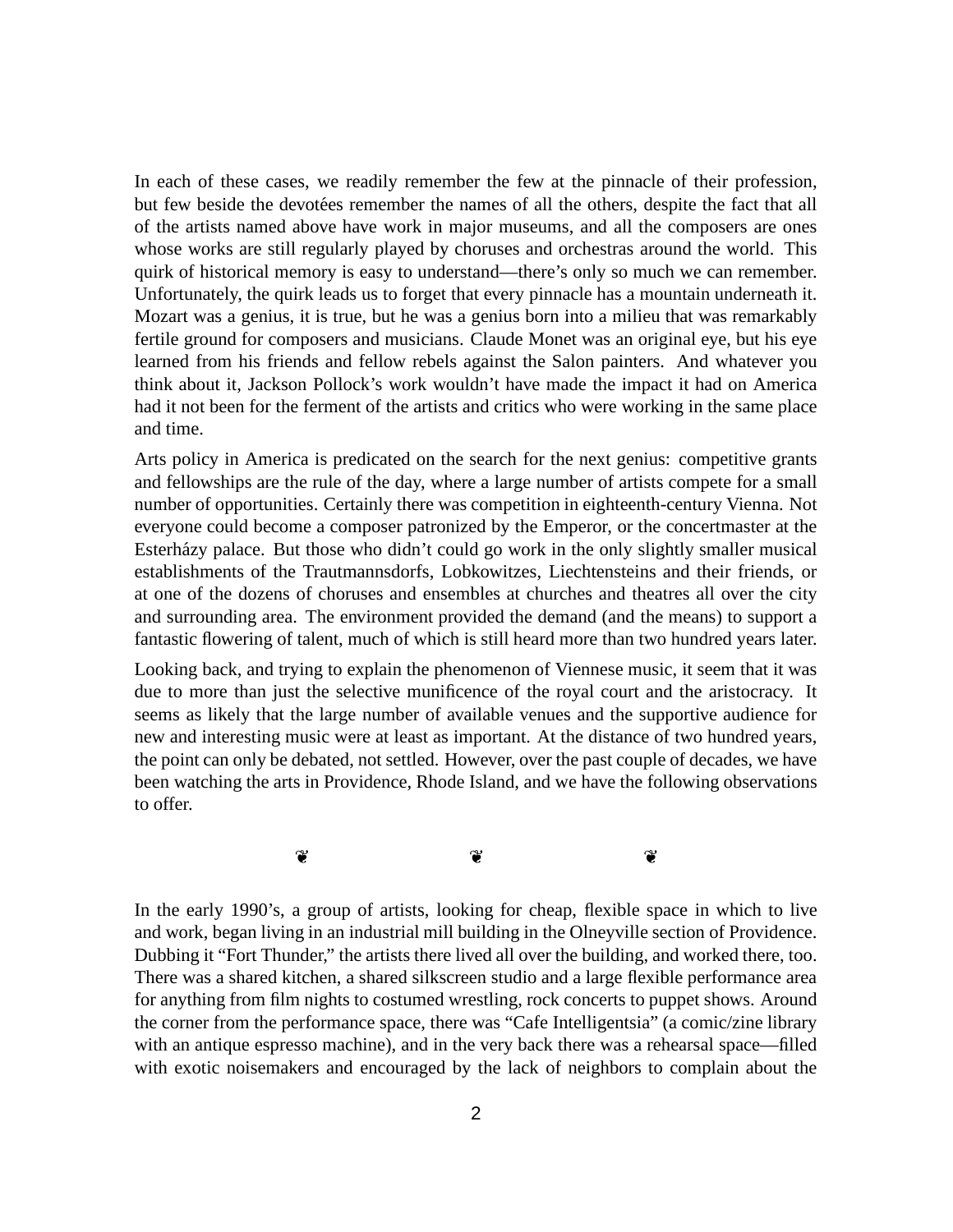noise in this remote industrial area of the city.

The artists who made up the Fort Thunder community supported one another not only by sharing resources (apartments, studios, food) but by showing up for each other's performances and applauding or criticizing, buying or bartering for posters, comics, zines and recordings, and by collaborating on larger projects. Fort Thunder provided fertile soil in which these musicians, graphic designers and installation artists could grow. Indeed, the metaphor of a "compost heap" easily suggested itself to visitors greeted by rooms filled with bicycle parts, toys stuck to the walls and ceiling, and a communal kitchen often stocked with free food from local dumpsters.

To the surprise of only those who hadn't been paying attention, Fort Thunder was catapulted to international acclaim when Forcefield, a four-person collective working there, was invited to create an installation for the 2002 Whitney Biennial. The installation was favorably reviewed by the New York Times, and Forcefield made the cover of the November 2002 Artforum and also contributed a "Top Ten" list to their summer 2002 issue.

Another Fort Thunder group, the Drum/bass duo Lightning Bolt has enjoyed fame among the underground music scene for several years. The band has toured in Asia and Europe, as well as the US, and has their own DVD called "The Power of Salad." In April of 2004 the group entered into a new realm of notoriety when it recorded a "Peel Session" with John Peel of the BBC.

Not only did Fort Thunder foster the individual success of groups like Lightning Bolt and Force Field, but—before it was leveled in 2002 to make way for a shopping center—the space itself soon earned its own critical acclaim. What began as a place for a group of local artists to live and work soon became a music venue for bands from all over the world. Musicians came both to perform and to sit in the audience of the various shows that took place at Fort Thunder. In November of 2003, The Comics Journal devoted an entire issue to the artistic work of Fort Thunder residents and noted that the Fort was "important not just for the sum total of its considerable artists but for its collective impact and its value as a symbol of unfettered artistic expression." Even the physical space at Fort Thunder achieved national attention in summer of 2001 when the architectural publication Nest Magazine featured photographs and descriptions of the building.

 $\circ$   $\circ$   $\circ$ 

In 1988, Shepard Fairey moved to Providence from South Carolina to attend the Rhode Island School of Design. At the time he was already part of punk and skate culture, but it was the sticker scene in Providence that played an integral role in his artistic development. Fairey goes so far as to say that it changed his life—and he's right. In the summer of 1989 he put up the first Andre the Giant sticker: a stenciled black-and-white face with crude handwriting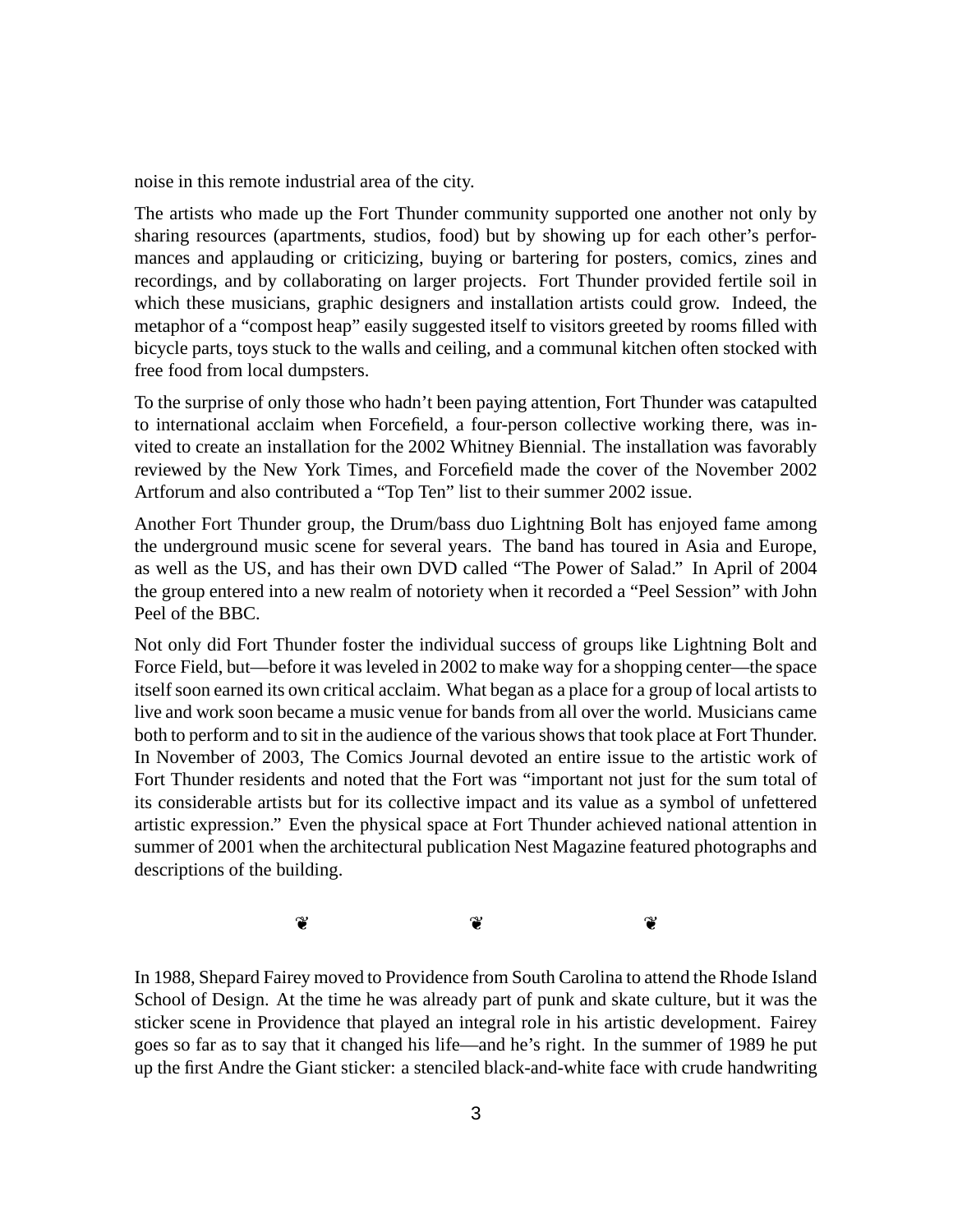reading, "Andre the Giant has a posse  $-7'4$ ", 520 lbs." Today, 15 years later, the image can be found around the world. You've probably seen one, maybe in the airport, maybe in a bathroom. In fact, once you start noticing the stickers, you'll realize how widespread they are.

The sticker itself came from teaching a friend how to silkscreen–he picked Andre's image out of a newspaper to use as an example for learning color separation. The rest was an inside joke about skateboarding culture—specifically about the type of people who want to join "a posse." The project gained momentum and media attention when, during an election season, Fairey pasted Andre's image on one of the mayor's re-election campaign billboards; at that point, a phenomenon was born. You may never have noticed these stickers, but others have, and the explosive growth of the Giant phenomenon is well-documented on websites, in magazines, and even in a slick coffee-table book called "Post No Bills."

But this was not the work of one artist. Fairey's studio in Olneyville's Atlantic Mills was a mecca for skaters, who would often visit just to practice tricks in his half-pipe skateboard ramp. Fairey was equally at ease teaching kids how to skateboard or silkscreen. Many skaters, punks and local scenesters would come to Fairey's studio with an idea for a poster or t-shirt, and he would patiently help them to print it themselves. By freely sharing his artwork, his space and his expertise, Fairey created a community. Visitors who received free stickers carried them to the ends of the earth. Fairey's generosity was rewarded by eager volunteers who ensured the underground notoriety of the Giant graphics. This word-of-mouth campaign eventually created the market and validation necessary for Fairey to support himself as a fulltime artist, though this did not happen until he moved away from Providence. He now runs a design/production studio, making T-shirts and posters, but also doing corporate graphic design work for companies like Mountain Dew and Mozilla, which affords him the time to, as he puts it, "travel around to different cities to put my stuff up and to make more posters, stickers and stencils, all the time."

 $\circ$   $\circ$   $\circ$ 

In August of 1985, AS220 (Arts Space 220) opened its doors in a third-floor office space at 220 Weybosset Street in downtown Providence. AS220 was established as an unjuried space where artists could perform, exhibit and, most importantly, commune. With eight hundred dollars and a manifesto, a small group of artists set a movement in motion.

AS220 was created as an intentional community, its values and practices designed to encourage experimentation and innovation, reaction and response. It was meant to create a dialogue amongst artists, and also between artists and the community at large. It was also created to be uncensored and unjuried. If you have work you'd like to show, you can show it at AS220, no matter the medium—video, painting, music, photography, drama—and no matter your experience. If you make art, you can show it there, period.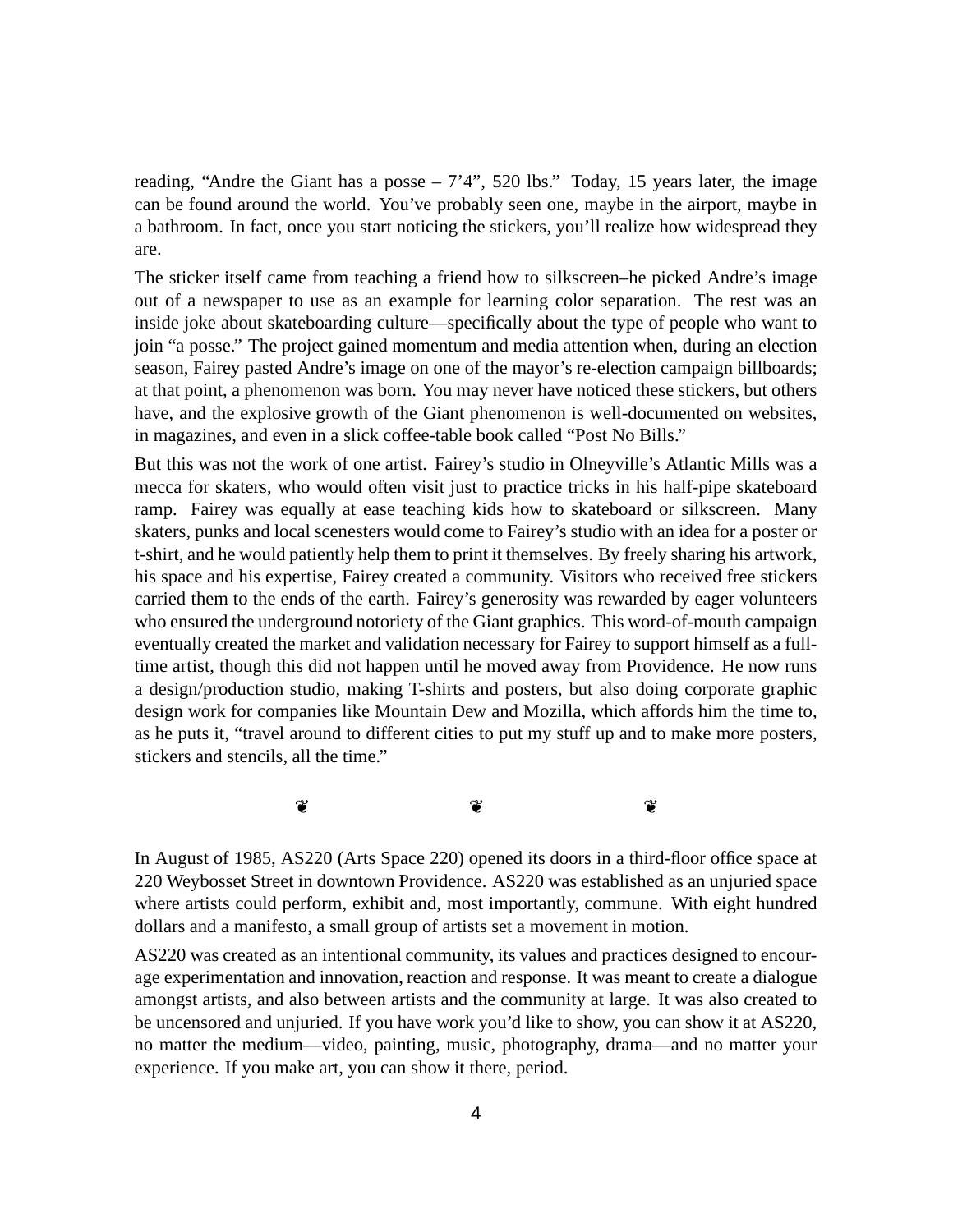One consequence of this is that you never really know what you're going to see when you go see something new at AS220. Some nights, you're in for a pleasant surprise. Other nights may be different, but the big surprise is how well the founding notion has worked. Over 19 years, thousands of artists have performed or displayed work at AS220 and Perishable Theatre, its resident theatre. Many of them found the opportunity to present their work there crucial to the development of their careers. And many have gone on to great success: Cynthia Hopkins, a musician and performance artist, has won two Obie awards in Off-Broadway shows, and has showed work she developed at AS220 at the Whitney Museum, and Mass MOCA; Erin McKeown, a musician who lived at AS220 for three years, and started playing there, now has a touring career that has her sharing the stage with Ani DiFranco, Joan Baez, and the Dave Matthews Band.

AS220 has been incubator not only for artists but also for other non-profit organizations. Some of these, such as the Providence Black Repertory Company and Youth in Action, have gone on to purchase their own spaces.

The success of those AS220 has nurtured has gone hand-in-hand with the success of the organization. AS220 now has a \$1 million-dollar budget, and owns its own 22,000 square foot building in downtown Providence, while managing two remote spaces—a gallery in the Rhode Island Foundation building and a 3,000 square foot working studio on the city's Southside. The organization provides live-in and work studios, galleries, performance spaces, a café and resident theatre, commercial tenants, darkrooms, silkscreen print shops, recording studios, youth programs, and more.

Most importantly, since its founding, AS220 has not strayed from its original mission. In addition to maintaining its commitment as an open, unjuried forum for artists of every genre, AS220 and its staff have also helped a number of other non-profit start-ups realize their visions. AS220 has been a catalyst for Providence's celebrated renaissance. AS220 is one of the forces ensuring that arts and culture hold a central place in our rapidly developing and revitalizing capital city.

AS220 was and is a strategic action in response to a community need, a focal point through which cultural activity is stimulated. AS220's primary purpose is to create opportunity. The underlying belief isthat the way to ensure cultural vitality and quality of place is by providing opportunity for creative exchange. AS220's growth and success is due to its commitment to openness, and to its flexibility—its ability to adapt to the ever changing and evolving needs of our community and of our community of artists.

 $\circ$   $\circ$   $\circ$ 

The three examples here: Shep Fairey's studio, Fort Thunder, and AS220, could be accompanied by many more we've observed in the recent history of Providence's arts scene. What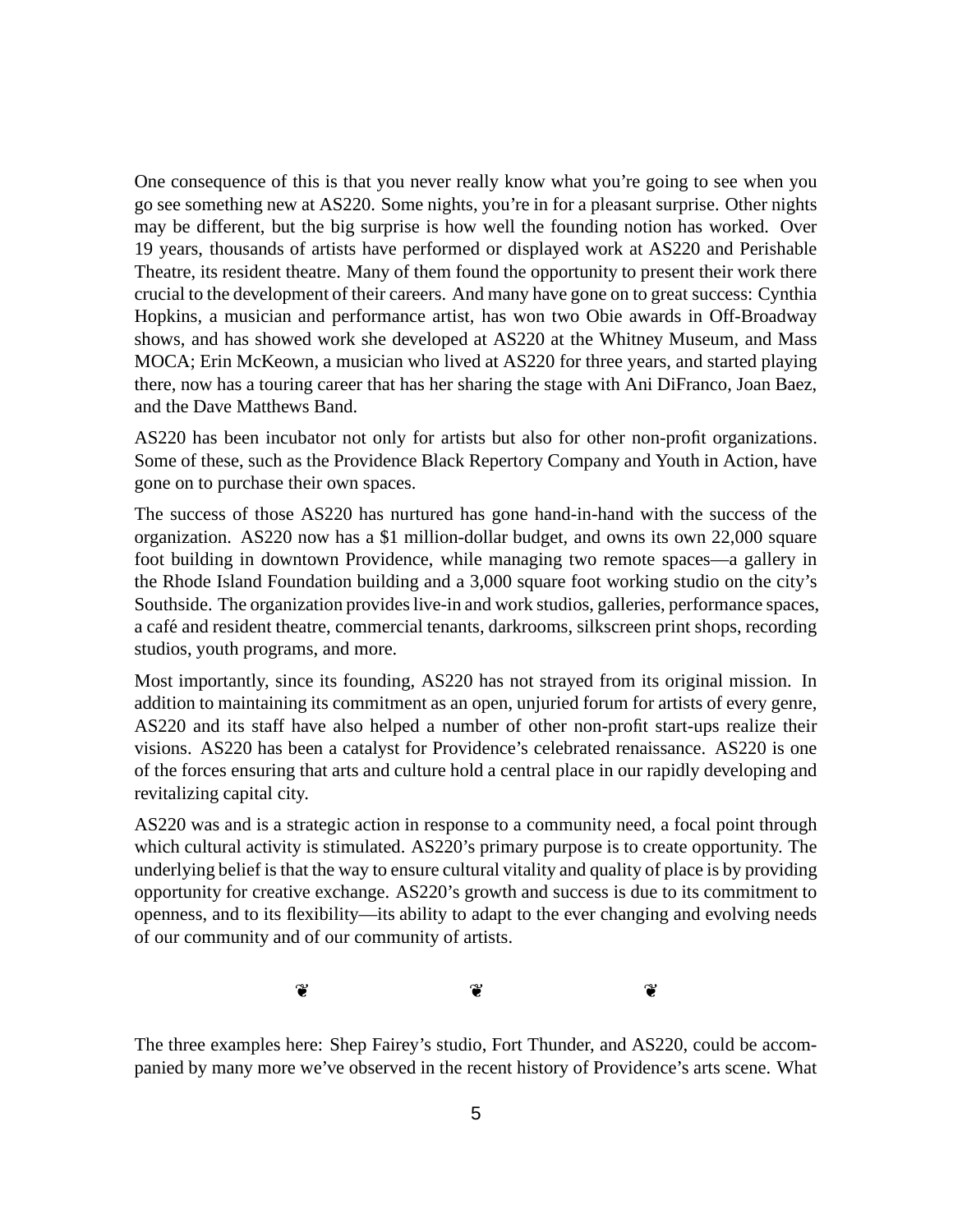they have in common is a place where artists can come together, where they can show work to each other and to anyone else, and where there is always something happening. They are places to put up posters for events, places to have events, and places where having events is easy enough that you can spend time on the art and not on the arrangements. They are places of cultural ferment. One can think of the conditions that produce art as akin to a compost pile. Compost contains a little bit of everything, all mixed up, and decidedly not neat. But everything in the pile contributes to the final product: rich soil in which to grow your vegetables.

Trying to derive lessons for policymakers from these examples can seem challenging, and not only because our government and community leaders usually think of the unruly as to be avoided. No one explicitly set out to create the Abstract Expressionist movement, or Fort Thunder; they just "happened," through a lucky confluence of talent and circumstance. But this doesn't mean it's not possible to cultivate the circumstances. AS220 was a completely deliberate attempt to create activity, and it has succeeded far beyond even its founders' imaginations. It is possible to promote the creation of the kind of fruitful mess we describe here, but it's important to understand the phenomenon.

According to our experience, these are some of the important components of the kind of mess out of which grows exciting and interesting art:

- First and foremost, artists need inexpensive space in which to live and work. But space needs encompass more than that. Fort Thunder was a magnet not only because artists lived there, but because they could perform or exhibit there. It's important to have space in which to show work, whether it be the kind that hangs on the wall, or the kind that you perform. Our experience has also shown that the ease of making arrangements is an important part of the success of venues like these; spaces that are easy to use are spaces that are frequently used.
- We've also seen that another kind of space, shared resource space, has been consistently productive. Shep Fairey's studio was a place where many people could learn to make silkscreens, and use them to print posters, T-shirts and stickers. Fairey has moved away, but his real legacy may be the popularity of silkscreening in Providence, and the number of people his work inspired. AS220 has cooperative darkrooms and a print shop, and we've observed the same thing: people teaching one another, and using the shops as a focal point for joint work.
- The front window of AS220 is always covered with posters about events on its schedule and about other events around town. That is, AS220, for example, is a place to share information through old-fashioned means—posters, flyers, stacks of handbills near the café bar, and the people sitting around in the café—as well as the newfangled electronic email listservs and web pages. Posters are often seen as the enemy of tidy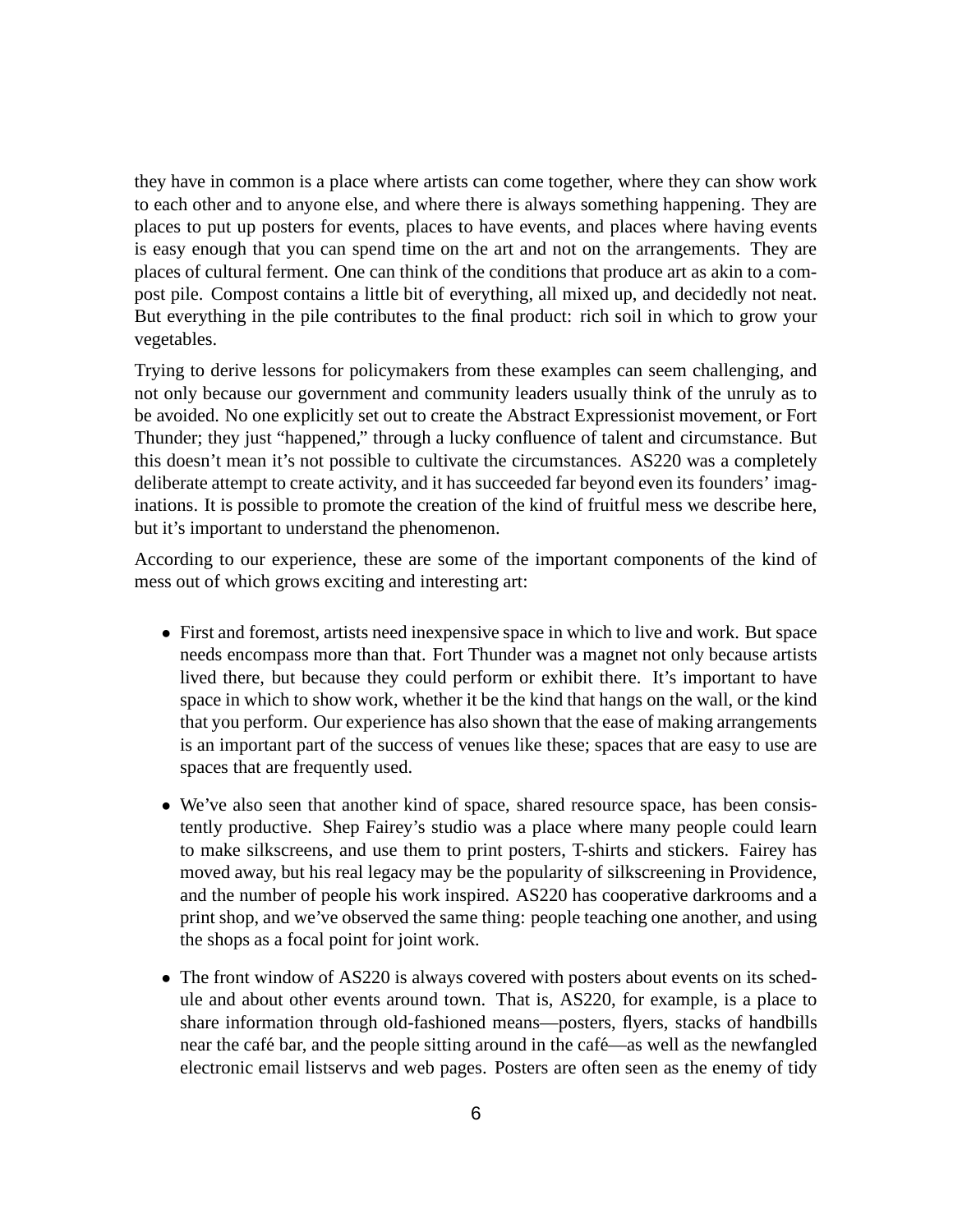streets and shop windows, but they are also a way that words gets out: a facilitator of ferment.

• Community is important. Finding kindred souls with whom to talk, collaborate or find inspiration is an important part of most artists' lives. Again, places to get together and find that common ground are crucial.

There are straightforward ways to promote all of these, and they need not be expensive, though most require a public commitment of some kinds of resources. For example, promoting the exchange of information can be as complex as setting up internet resources, or as simple as enlisting BID (Business Improvement District) workers to promote hanging posters, or at least not tear them down. Promoting space could mean finding and rehabilitating buildings, but it can also mean maintaining lists of available properties and interested landlords, and helping expedite code variances. Promoting community could mean establishing an arts center, or it could mean getting artists together for joint "gallery nights," as has been done in Providence.

The result of policies like this will be ferment. Not all of what grows out of it will be great art, but experience shows that with enough ferment, some will.

 $\circ$   $\circ$   $\circ$ 

In 1644, the English poet John Milton wrote the *Areopagitica*, a plea to Parliament not to censor books. His point: that even bad books should be tolerated because truth rises from the ferment. "Opinion in good men," he wrote, "is but knowledge in the making," and he went on to say that argument and experience were what forge knowledge from opinion. He wrote that even the books bad enough to be considered "the dust and cinders of our feet," were to be valued because they "may yet serve to polish and brighten the armoury of Truth," and so must not be cast aside. Milton's pamphlet was the intellectual ancestor of the modern American guarantees of freedom of speech and assembly enshrined in the Bill of Rights and Supreme Court opinions. But Milton wrote not just a defense of free speech for the sake of political progress. His argument was also intended to apply to music, poetry, drama and dance, where he also held that the jumble of free exchange of ideas produced great work.

Milton dwelt on the contrast between ancient Athens, where "books and wits were busier than in any other part of Greece," and Sparta, where the people were "museless and unbookish," to emphasize that, with the benign neglect of the rulers of Athens, and the enthusiastic audiences for the work supported, Athens produced art that lives on 2700 years later. Lycurgus, the king of Sparta, on the other hand, offered support for the few poets and musicians he deemed important, and they helped him transform his society into the one we remember, but who remembers the Spartan poets?